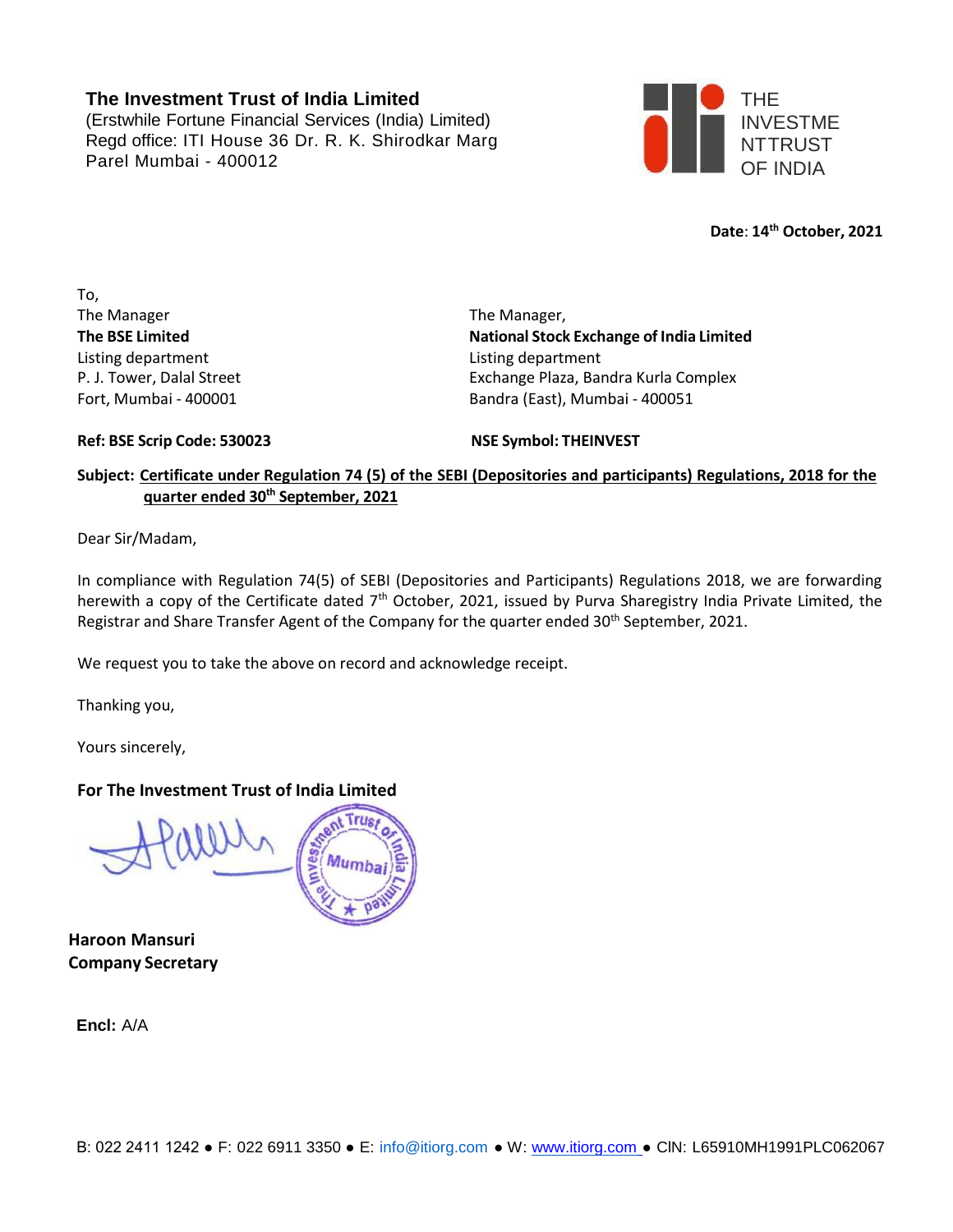

9 Shiv Shakti Industrial Estate, J. R. Boricha Marg, Lower Parel East, Mumbai - 400 011 Tel: 2301 2518 / 2301 6761 • Fax: 2301 2517 • Email: support@purvashare.com • Web: www.purvashare.com

07/10/2021

To,

THE INVESTMENT TRUST OF INDIA LIMITED

Dear Sir/Madam.

# **Sub: Request for confirmation certificate as per Regulation 74(5) of SECURITIES AND EXCHANGE BOARD OF INDIA (DEPOSITORIES AND PARTICIPANTS) REGULATIONS, 2018**

As per Regulation 74(5) of Securities and Exchange Board of India (Depositories and Participants) Regulations, 2018, we hereby confirm that we have complied with the following within 15 days of receipt of the certificate(s) of security from the Depository Participant(DP):

- The securities comprised in the certificate(s) of Security dematerialised, have been listed on stock exchanges where the earlier issued securities are listed.
- After due verification, immediately mutilated and cancelled the certificate(s) of security received for dematerialisation.
- Substituted in our records the name of the Depository as the registered owner and had sent a certificate to this effect to the Depositories and to every stock exchange on a monthly basis, where the security is listed.

Thanking you,

Yours faithfully, For Purva Sharegistry (India) Pvt. Ltd.

Ms. Deepali Dhuri Compliance Officer.